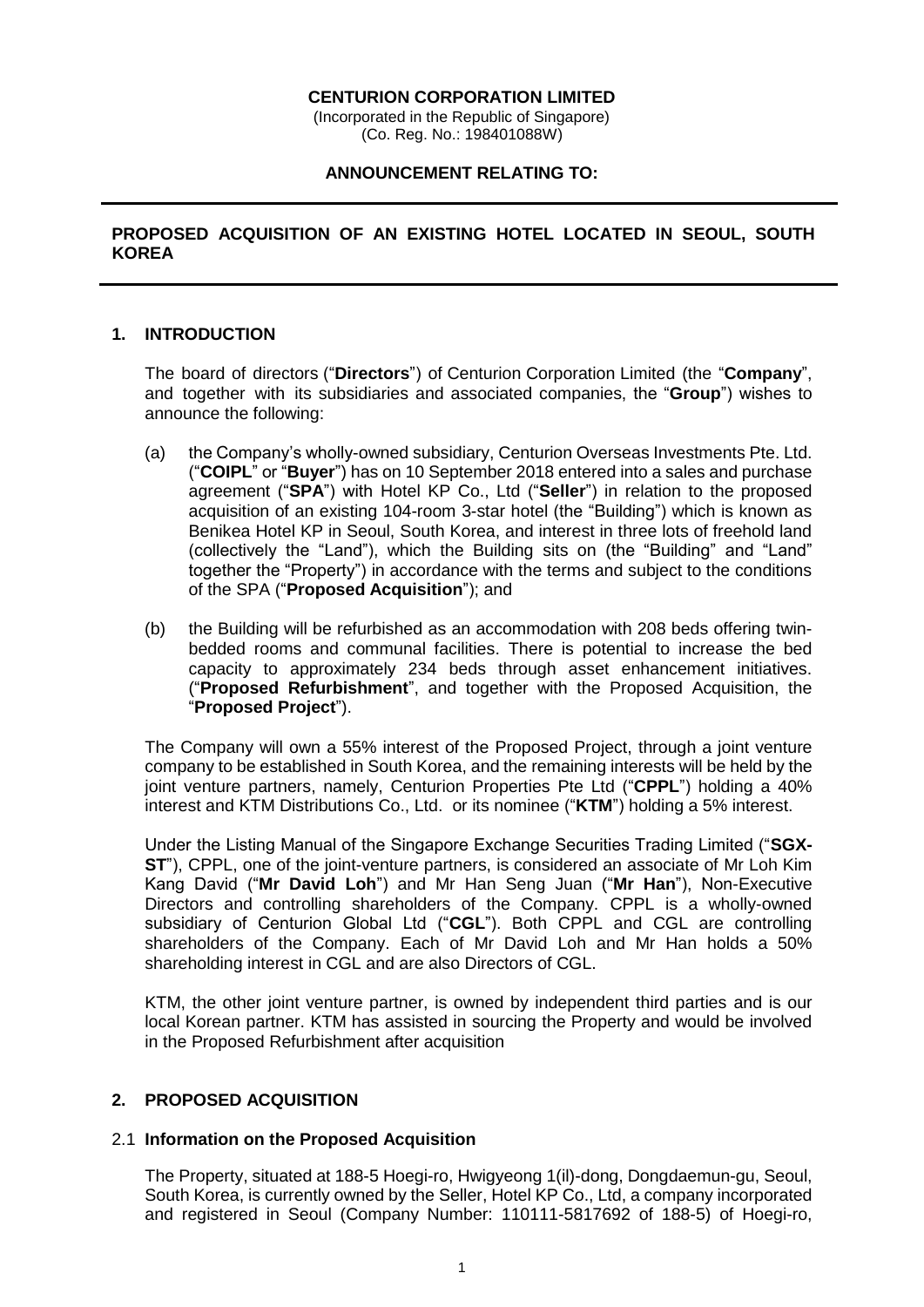Dongdaemun-gu, Seoul (Hwigyeong-dong), comprising of the following:

- (i) 100% interest in 319-12, Hwigyeong-dong, Dongdaemun-gu, Seoul ("Land Lot 1");
- (ii) 100% interest in 319-36, Hwigyeong-dong, Dongdaemun-gu, Seoul ("Land Lot 2");
- (iii) 73.91% interest in 319-38, Hwigyeong-dong, Dongdaemun-gu, Seoul ("Land Lot 3"); and
- (iv) The building located on the Land and all ancillary structures, equipment, facilities, etc. attached thereto.

Located approximately 150 metres away from the Hoegi Station, a subway station on both the Seoul Subway Line 1 and the Jungang Line, the Property provides easy access to four education institutions such as Kyunghee University, University of Seoul, KAIST and Hankuk University of Foreign Studies, which are all located within a 1-kilometre radius. The Property also offers convenient access to multiple tourist attractions of Dongdaemun, such as, Seoul Folk Flea Market, Naksan Park, Ihwa Mural Village and Dream Forest.

Post completion, the Property will be refurbished into a 208-bed accommodation comprising 104 twin rooms with communal facilities for an active community living environment, with the potential to increase bed capacity to approximately 234 beds. The Property will primarily target students studying in nearby education institutions and it may be offered as hotel accommodation during school term breaks.

# 2.2 **Key Terms of the Proposed Project**

The key terms of the Proposed Acquisition and Proposed Refurbishment are as follows:

(a) Aggregate Cost

<u>.</u>

The aggregate cost for the Proposed Acquisition and Proposed Refurbishment is expected to be approximately KRW18.427 billion (approximately S\$22.59 million or HK\$128.95 million<sup>1</sup>) (inclusive of stamp duty, other acquisition related costs and Proposed Refurbishment related costs) ("**Aggregate Cost**"), comprising:

- (i) The purchase price for the Property of KRW13.5 billion (approximately S\$16.55 million or HK\$94.47 million<sup>1</sup>) (exclusive of stamp duty and other acquisition related costs) ("**Purchase Price**"), of which:
	- KRW0.675 billion (approximately S\$0.83 million or HK\$4.74 million<sup>1</sup>) being 5% of the Purchase Price, which is non-refundable, to be paid to the Seller 7 days from the date of the SPA; and
	- the remaining amount to be paid on the Completion Date (as defined below).
- (ii) The projected costs of Proposed Refurbishment of KRW3.712 billion (approximately S\$4.55 million or HK\$25.98 million<sup>1</sup>).
- (iii) Stamp Duty and related acquisition costs of KRW1.215 billion (approximately S\$1.49 million or HK\$8.50 million<sup>1</sup>)

The Proposed Project shall be funded by equity contribution from each of the joint venture partners in accordance to their respective shareholding interest and external bank debt. Based on the Group's 55% interest in the Proposed Project, the Aggregate Cost attributable to the Group is approximately KRW10.135 billion (approximately

<sup>&</sup>lt;sup>1</sup> 1 Based on an exchange rate of S\$1 : KRW815.66 : S\$1 and S\$1 : HK\$5.7084.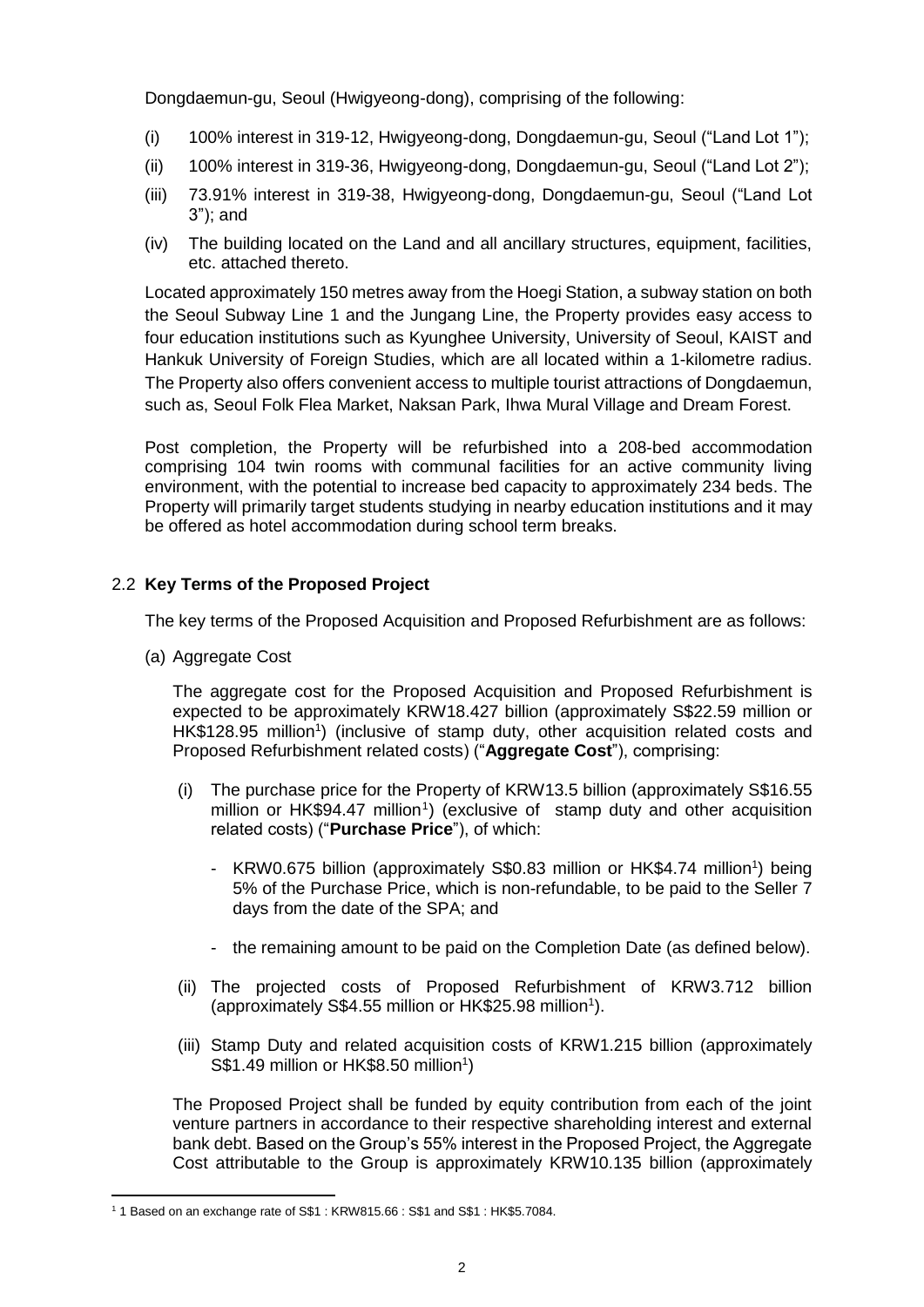S\$12.43 million or HK\$70.96 million<sup>1</sup>). The Group's equity contribution required of the Proposed Project will be funded by its internal resources.

The Purchase Price was arrived at after arms' length negotiations between the Buyer and the Seller on a "willing-buyer", "willing-seller" basis, and also taking into account the valuation of the Property of KRW14.1 billion (approximately S\$17.3 million or HK\$98.8million<sup>1</sup>) on its current use as a hotel based on a desktop valuation appraisal conducted on 7 September 2018 by DTZ Korea Co., Ltd ("**Property Valuer**"), an independent valuer, commissioned by COIPL. The valuation was based on the income capitalization approach taking into consideration both the passing and future rents.

(b) Completion

The completion of the Proposed Acquisition pursuant to the terms of the SPA is expected to take place on 24 October 2018 ("**Completion Date**").

The Proposed Refurbishment is expected to be completed and the Property will become operational in 1<sup>st</sup> quarter of 2019.

The Company will be managing the Property after the completion of the Proposed Refurbishment at a management fee equivalent to 3% of revenue payable by JVCo (as defined below) to the Company.

## **3. ESTABLISHMENT OF A JOINT VENTURE COMPANY**

The Company will, through COIPL, enter into a joint venture to hold the Property at completion of the Proposed Acquisition on terms and conditions to be agreed.

The joint venture company to be established in South Korea ("**JVCo**") will be 55% owned by COIPL, 40% owned by CPPL and 5% owned by KTM.

## **4. FINANCIAL EFFECTS OF THE PROPOSED PROJECT**

The Proposed Project is not expected to have any material impact on the net tangible assets ("**NTA**") and earnings per share of the Group for the current financial year.

# **5. RATIONALE FOR AND BENEFITS OF THE PROPOSED ACQUISITION AND PROPOSED REFURBISHMENT**

The Proposed Acquisition and Proposed Refurbishment are in the ordinary course of business of the Group and in line with the Group's strategy to grow its accommodation business and to build on the Group's existing student accommodation portfolio globally. Seoul in South Korea represents a strong entry point for the expansion of the Group's student accommodation business into North Asia. The Proposed Project will enable the Group to further expand its presence in Seoul, one of the world's top 10 student cities.

# **6. RELATIVE FIGURES UNDER RULE 1006 OF THE LISTING MANUAL**

As the applicable relative figures for the Proposed Project computed on the bases set out in Rule 1006 of the SGX-ST's Listing Manual are below 5%, the Proposed Project does not constitute a discloseable transaction as defined in Chapter 10 of the SGX-ST's Listing